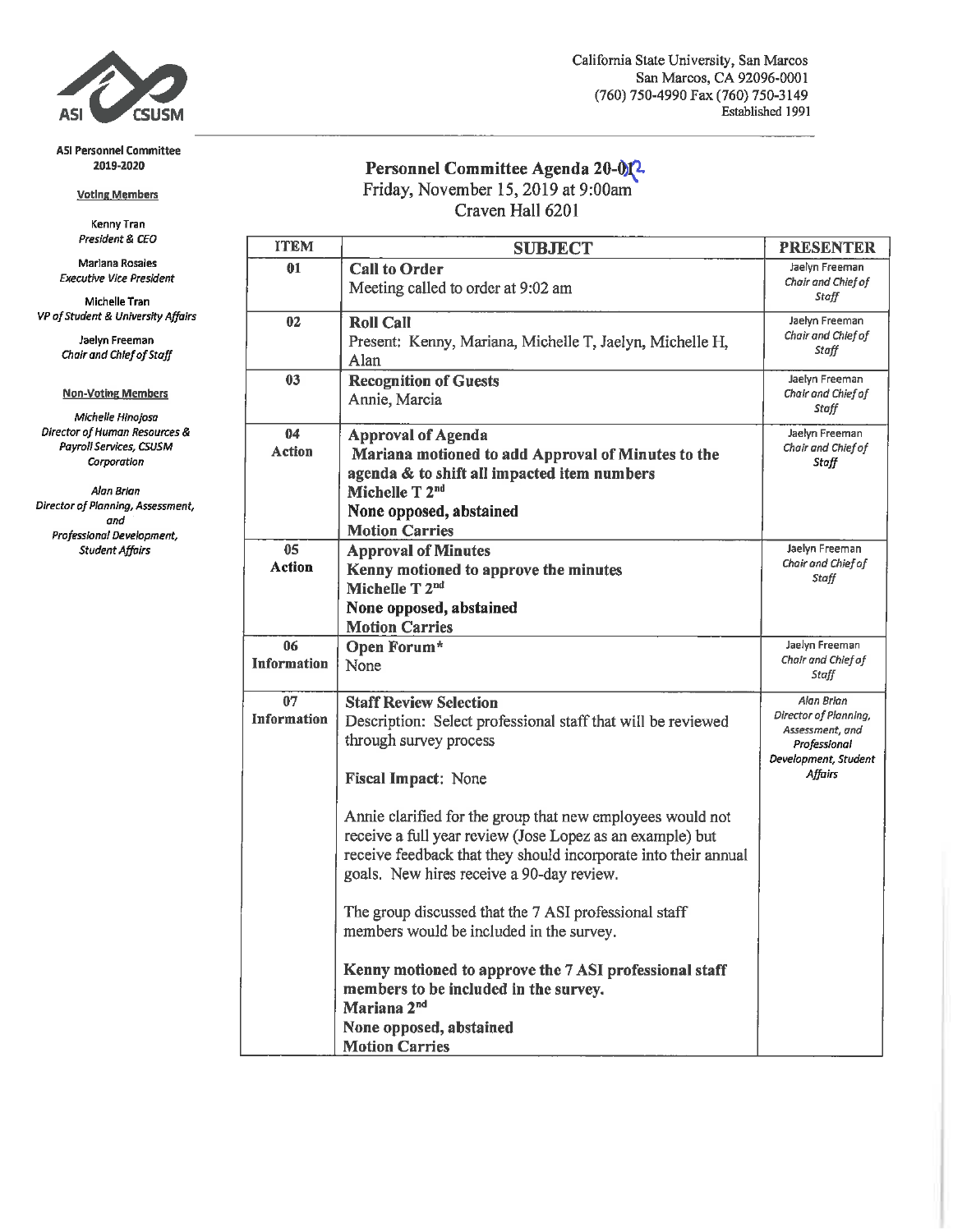| 08<br><b>Action</b>      | <b>Discuss Surveys &amp; Survey Process</b><br><b>Description:</b> Discussion of questions and functionality of<br>survey.<br><b>Fiscal Impact: None</b><br>Questions were added (Michelle H captured details-attached).<br>Alan will incorporate drop down menus.<br>Staff will receive a summary instead of raw data (in order to<br>protect confidentiality); confidentiality will be included in the<br>communication to invited participants.<br>Annie advised the committee to make the survey a sustainable<br>tool that can be used year over years (with ability to improve<br>over time).<br>Annie suggested that once draft is finalized that the tool is<br>piloted with 1-2 students. Seek feedback from pilot prior to<br>rolling out to all participants.<br>Jaelyn recommended that Professional Staff survey<br>themselves. Annie invited members to participate in staff<br>meeting that includes 360 degree feedback as a discussion<br>point.<br>Committee to review final draft of survey during 12/16<br>meeting. Survey to be sent out in advance of meeting and<br>print outs made available during meeting.<br>Link to be shared in advance of 12/16 meeting. | Alan Brian<br>Director of Planning,<br>Assessment, and<br>Professional<br>Development, Student<br><b>Affairs</b> |
|--------------------------|----------------------------------------------------------------------------------------------------------------------------------------------------------------------------------------------------------------------------------------------------------------------------------------------------------------------------------------------------------------------------------------------------------------------------------------------------------------------------------------------------------------------------------------------------------------------------------------------------------------------------------------------------------------------------------------------------------------------------------------------------------------------------------------------------------------------------------------------------------------------------------------------------------------------------------------------------------------------------------------------------------------------------------------------------------------------------------------------------------------------------------------------------------------------------------------|------------------------------------------------------------------------------------------------------------------|
| 09<br><b>Information</b> | Announcements<br>Dulce Benetti (Front Desk ASI student employee)<br>resigned                                                                                                                                                                                                                                                                                                                                                                                                                                                                                                                                                                                                                                                                                                                                                                                                                                                                                                                                                                                                                                                                                                           | Jaelyn Freeman<br>Chair and Chief of<br>Staff                                                                    |
| 10<br>Action             | Adjournment<br>Meeting adjourned at 10:26 am                                                                                                                                                                                                                                                                                                                                                                                                                                                                                                                                                                                                                                                                                                                                                                                                                                                                                                                                                                                                                                                                                                                                           | Jaelyn Freeman<br>Chair and Chief of<br>Staff                                                                    |

\* Public comment will be limited to a maximum of 5 minutes per guest. Chair will determine allocated amount per meeting.

I, Jaelyn Freeman 19/20 ASI Chair & Chief of Staff, hereby certify that the above minutes were approved by the Personnel Committee of Associated Students, Inc., at a regularly scheduled meeting held on December 16, 2019

 $\frac{\int \frac{\mathrm{d}^2 y}{\mathrm{d} x \mathrm{d} y}{\int \frac{\mathrm{d}^2 y}{\mathrm{d} x \mathrm{d} y}{\int \frac{\mathrm{d}^2 y}{\mathrm{d} x \mathrm{d} y}{\int \frac{\mathrm{d}^2 y}{\mathrm{d} x \mathrm{d} y}{\mathrm{d} y}}}}$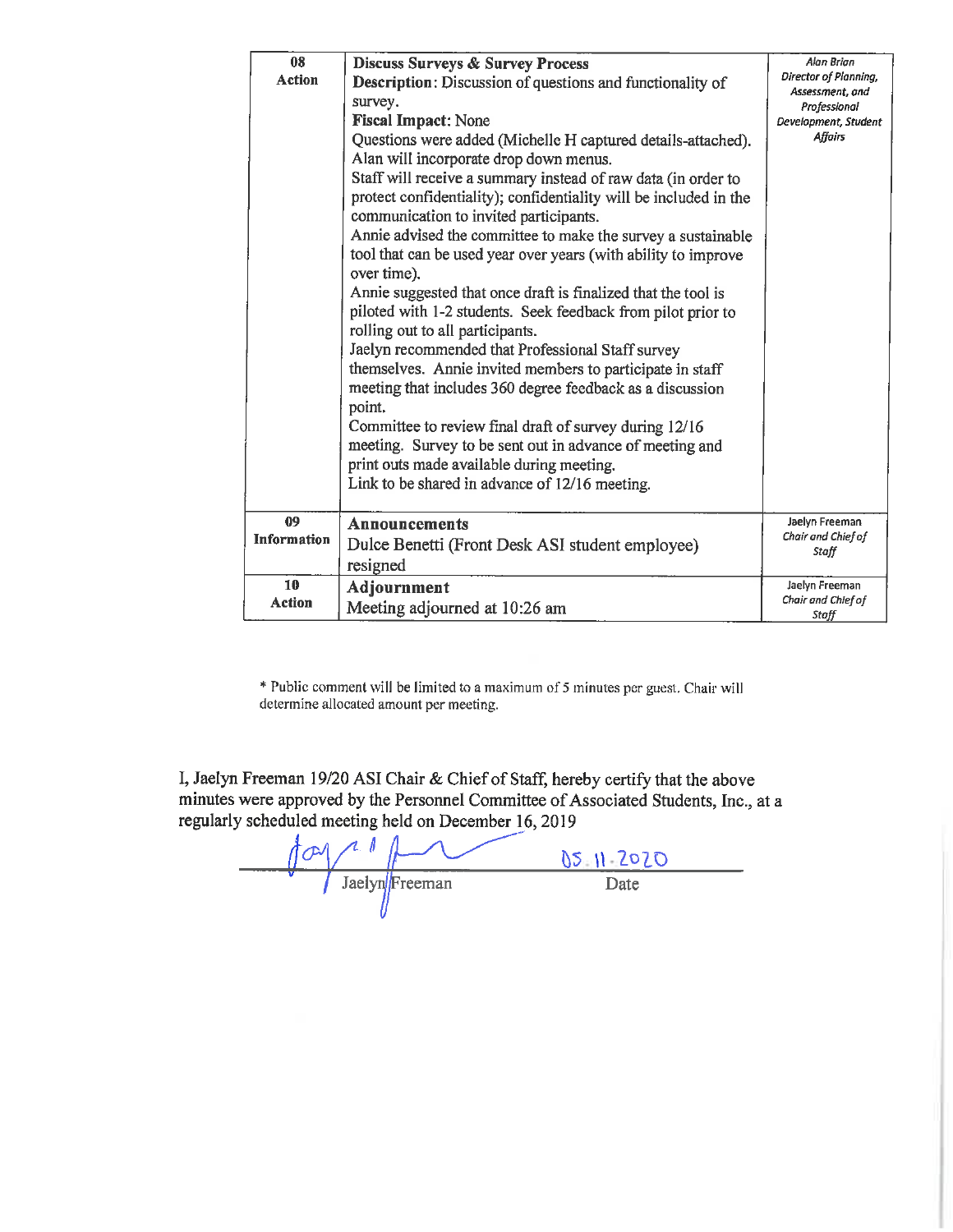# **ASI Professional Staff Review 2020**

**Start of Block: Instructions**

Instructions: (need to expand this and add a statement about the ASI Pro-Staff being a colleague of the student evaluator)

-Please review the -position description summary for the ASI (Position title) role provided below, and then evaluate the performance of (NAME) across the various aspects of that role based upon your observations and interactions. Please complete the evaluation by February 28, 2020.

**Note**: Because ASI professional staff interact to varying degrees with different groups of students depending upon their role, you may not have enough direct observations to be able to comment on a specific question. If that is the case, please select the "Cannot Evaluate" option.

(Summary of position description for each professional staff person goes here)

Rating Scale: **UNACCEPTABLE** -- Performance fails to meet my expectations for this position. **BELOW EXPECTATIONS** -- Improvement is needed. **MEETS EXPECTATIONS** -- Performance meets expectation. **EXCEEDS EXPECTATIONS** -- Performance consistently exceeds expectations. **CANNOT EVALUATE** -- Unable to form an opinion, or not applicable.

Page Break -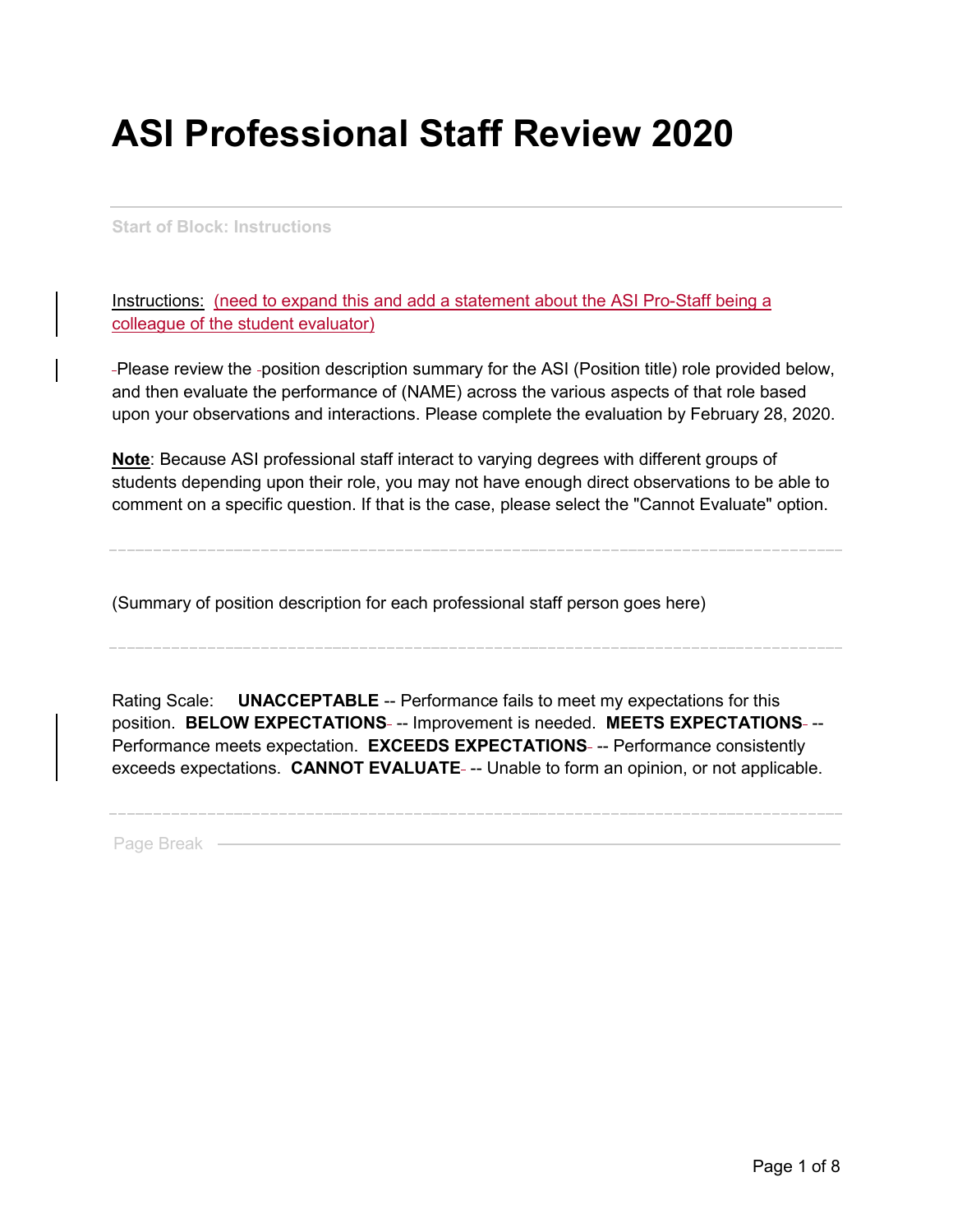**ORGANIZATIONAL AND PLANNING SKILLS**: Effectively plans and organizes projects, activities, and programs to meet ASI goals; -evaluates outcomes; establishes priorities and makes timely adjustments when necessary; -assures the effective and efficient functioning of ASI through appropriate delegation to staff; thinks through work barriers and keeps work advancing toward priority objectives; -minimizes problems due to lack of planning, coordination or scheduling.

| Unacceptable | <b>Below</b><br>Expectations | Meets<br>Expectations | Above<br>Expectations | <b>Cannot Rate</b><br>This<br>Category |
|--------------|------------------------------|-----------------------|-----------------------|----------------------------------------|
|              |                              |                       |                       |                                        |

### **Comments:**



**RELATIONSHIPS WITH ASI BOARD MEMBERS**: Interacts with and supports individual Board members; responds to requests for information, and assists in formulating ideas; effectively communicates with and informs Board members of opportunities or obstacles facing the organization; orients Board members to their responsibilities and the overall mission of the ASI.

| Unacceptable | <b>Below</b><br>Expectations | Meets<br>Expectations | <b>Exceeds</b><br>Expectations | <b>Cannot Rate</b><br>This<br>Category |
|--------------|------------------------------|-----------------------|--------------------------------|----------------------------------------|
|              |                              |                       |                                |                                        |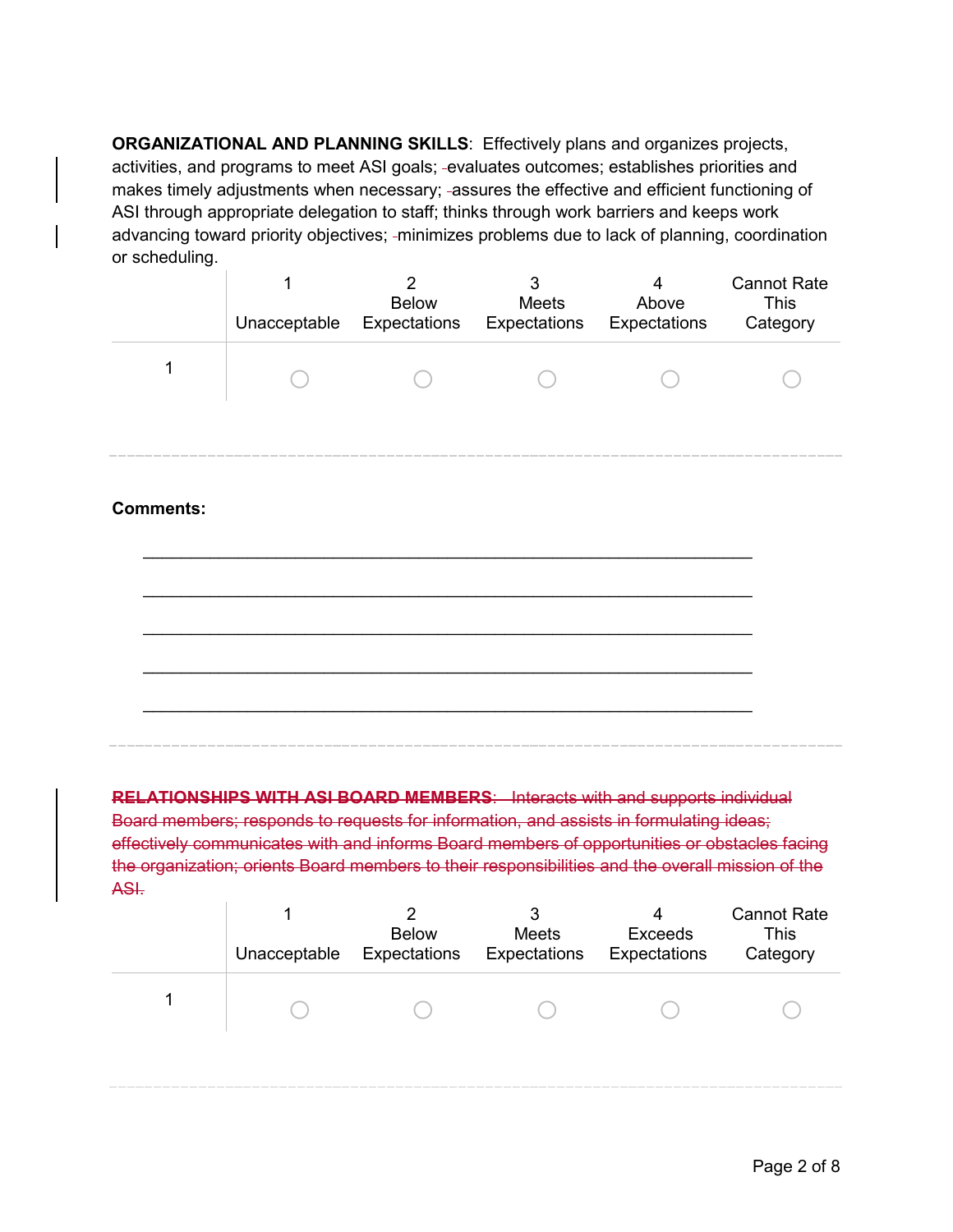### **Comments:**

## **SUPERVISORY RELATIONSHIPS WITH ASI STUDENT EMPLOYEE TEAM**

**MEMBERS**: Interacts with and supports the student employees and elected or appointed officials who they directly supervise; responds to requests for information, and assists in formulating ideas; effectively communicates with and informs student employees and elected or appointed officials of opportunities or obstacles facing the organization; orients student employees and elected or appointed officials to their responsibilities and the overall mission of the ASI.

\_\_\_\_\_\_\_\_\_\_\_\_\_\_\_\_\_\_\_\_\_\_\_\_\_\_\_\_\_\_\_\_\_\_\_\_\_\_\_\_\_\_\_\_\_\_\_\_\_\_\_\_\_\_\_\_\_\_\_\_\_\_\_\_

\_\_\_\_\_\_\_\_\_\_\_\_\_\_\_\_\_\_\_\_\_\_\_\_\_\_\_\_\_\_\_\_\_\_\_\_\_\_\_\_\_\_\_\_\_\_\_\_\_\_\_\_\_\_\_\_\_\_\_\_\_\_\_\_

\_\_\_\_\_\_\_\_\_\_\_\_\_\_\_\_\_\_\_\_\_\_\_\_\_\_\_\_\_\_\_\_\_\_\_\_\_\_\_\_\_\_\_\_\_\_\_\_\_\_\_\_\_\_\_\_\_\_\_\_\_\_\_\_

\_\_\_\_\_\_\_\_\_\_\_\_\_\_\_\_\_\_\_\_\_\_\_\_\_\_\_\_\_\_\_\_\_\_\_\_\_\_\_\_\_\_\_\_\_\_\_\_\_\_\_\_\_\_\_\_\_\_\_\_\_\_\_\_

\_\_\_\_\_\_\_\_\_\_\_\_\_\_\_\_\_\_\_\_\_\_\_\_\_\_\_\_\_\_\_\_\_\_\_\_\_\_\_\_\_\_\_\_\_\_\_\_\_\_\_\_\_\_\_\_\_\_\_\_\_\_\_\_

| Unacceptable | <b>Below</b><br>Expectations | Meets<br>Expectations | <b>Exceeds</b><br>Expectations | <b>Cannot Rate</b><br>This<br>Category |
|--------------|------------------------------|-----------------------|--------------------------------|----------------------------------------|
|              |                              |                       |                                |                                        |

# **Comments:**

\_\_\_\_\_\_\_\_\_\_\_\_\_\_\_\_\_\_\_\_\_\_\_\_\_\_\_\_\_\_\_\_\_\_\_\_\_\_\_\_\_\_\_\_\_\_\_\_\_\_\_\_\_\_\_\_\_\_\_\_\_\_\_\_ \_\_\_\_\_\_\_\_\_\_\_\_\_\_\_\_\_\_\_\_\_\_\_\_\_\_\_\_\_\_\_\_\_\_\_\_\_\_\_\_\_\_\_\_\_\_\_\_\_\_\_\_\_\_\_\_\_\_\_\_\_\_\_\_ \_\_\_\_\_\_\_\_\_\_\_\_\_\_\_\_\_\_\_\_\_\_\_\_\_\_\_\_\_\_\_\_\_\_\_\_\_\_\_\_\_\_\_\_\_\_\_\_\_\_\_\_\_\_\_\_\_\_\_\_\_\_\_\_ \_\_\_\_\_\_\_\_\_\_\_\_\_\_\_\_\_\_\_\_\_\_\_\_\_\_\_\_\_\_\_\_\_\_\_\_\_\_\_\_\_\_\_\_\_\_\_\_\_\_\_\_\_\_\_\_\_\_\_\_\_\_\_\_

\_\_\_\_\_\_\_\_\_\_\_\_\_\_\_\_\_\_\_\_\_\_\_\_\_\_\_\_\_\_\_\_\_\_\_\_\_\_\_\_\_\_\_\_\_\_\_\_\_\_\_\_\_\_\_\_\_\_\_\_\_\_\_\_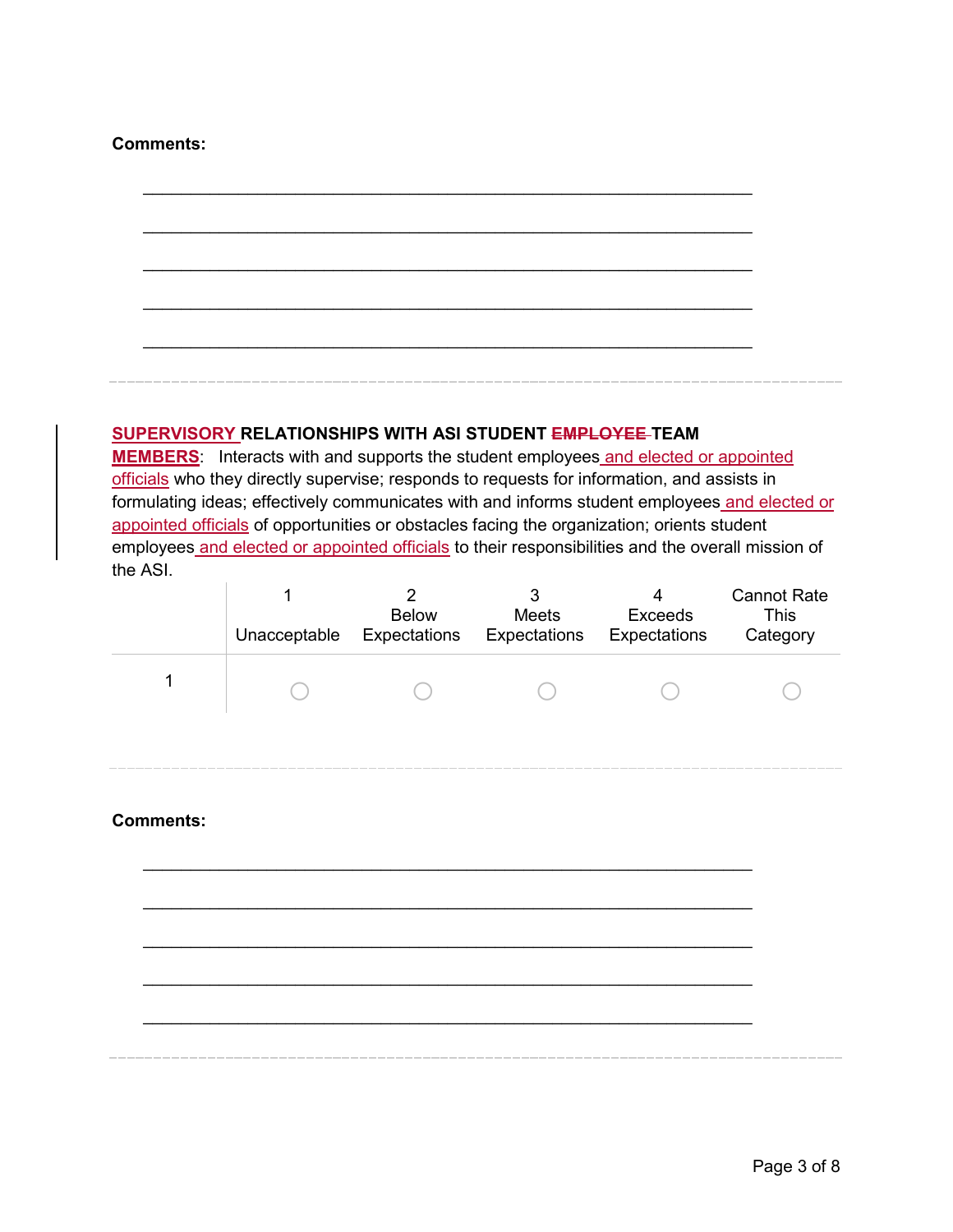**RELATIONSHIPS WITH ASI STUDENTS IN GENERAL**: Interacts with and supports student employees and elected or appointed officials and volunteers; responds to requests for  $information<sub>7</sub>$  and assists in formulating ideas; effectively communicates with students.

|                  | Unacceptable | $\overline{2}$<br><b>Below</b><br>Expectations | 3<br>Meets<br><b>Expectations</b> Expectations | 4<br>Exceeds | <b>Cannot Rate</b><br><b>This</b><br>Category |
|------------------|--------------|------------------------------------------------|------------------------------------------------|--------------|-----------------------------------------------|
| 1                |              |                                                |                                                |              |                                               |
| <b>Comments:</b> |              |                                                |                                                |              |                                               |
|                  |              |                                                |                                                |              |                                               |
|                  |              |                                                |                                                |              |                                               |

**RELATIONSHIPS WITH ASI PROFESSIONAL STAFF**: Interacts with, respects, and supports ASI Professional staff; assists or provides an environment in which professional staff can accomplish their responsibilities and the overall mission of the ASI; promotes open communication.

|                  | 2<br><b>Below</b><br>Unacceptable Expectations | Meets<br><b>Expectations</b> Expectations | Exceeds | <b>Cannot Rate</b><br>This<br>Category |
|------------------|------------------------------------------------|-------------------------------------------|---------|----------------------------------------|
|                  |                                                |                                           |         |                                        |
|                  |                                                |                                           |         |                                        |
| <b>Comments:</b> |                                                |                                           |         |                                        |

\_\_\_\_\_\_\_\_\_\_\_\_\_\_\_\_\_\_\_\_\_\_\_\_\_\_\_\_\_\_\_\_\_\_\_\_\_\_\_\_\_\_\_\_\_\_\_\_\_\_\_\_\_\_\_\_\_\_\_\_\_\_\_\_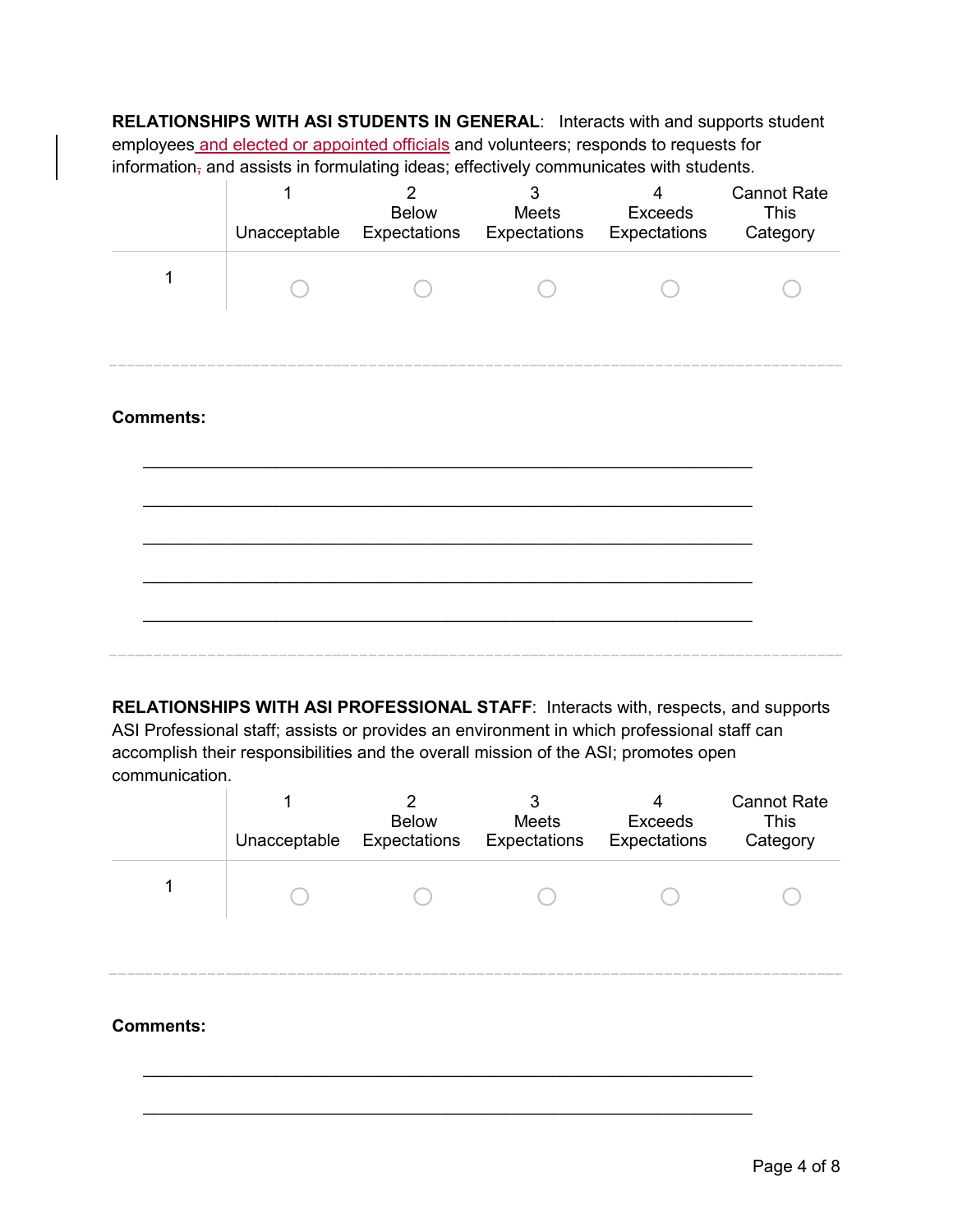**LEADERSHIP EFFECTIVENESS: - Seeks new challenges, takes appropriate risks, ilnspires** shared vision, fosters collaboration, empowers others, leads by example, exhibits integrity and consistency, recognizes others, and exhibits innovation in problem solving gives valuable feedback.

|                  | Unacceptable | $\overline{2}$<br><b>Below</b> | 3<br>Meets<br>Expectations Expectations Expectations | 4<br><b>Exceeds</b> | <b>Cannot Rate</b><br><b>This</b><br>Category |
|------------------|--------------|--------------------------------|------------------------------------------------------|---------------------|-----------------------------------------------|
| 1                |              |                                |                                                      |                     |                                               |
|                  |              |                                |                                                      |                     |                                               |
| <b>Comments:</b> |              |                                |                                                      |                     |                                               |
|                  |              |                                |                                                      |                     |                                               |
|                  |              |                                |                                                      |                     |                                               |
|                  |              |                                |                                                      |                     |                                               |
|                  |              |                                |                                                      |                     |                                               |

**MANAGERIAL AND ADMINISTRATIVE EFFECTIVENESS**: Proposes and effectively administers ASI policies-; implements best practices to ensure operational effectiveness; demonstrates fiscal responsibility, efficient utilization of funds, and control of expenditures; effectively manages human resources, including selection, retention, supervision,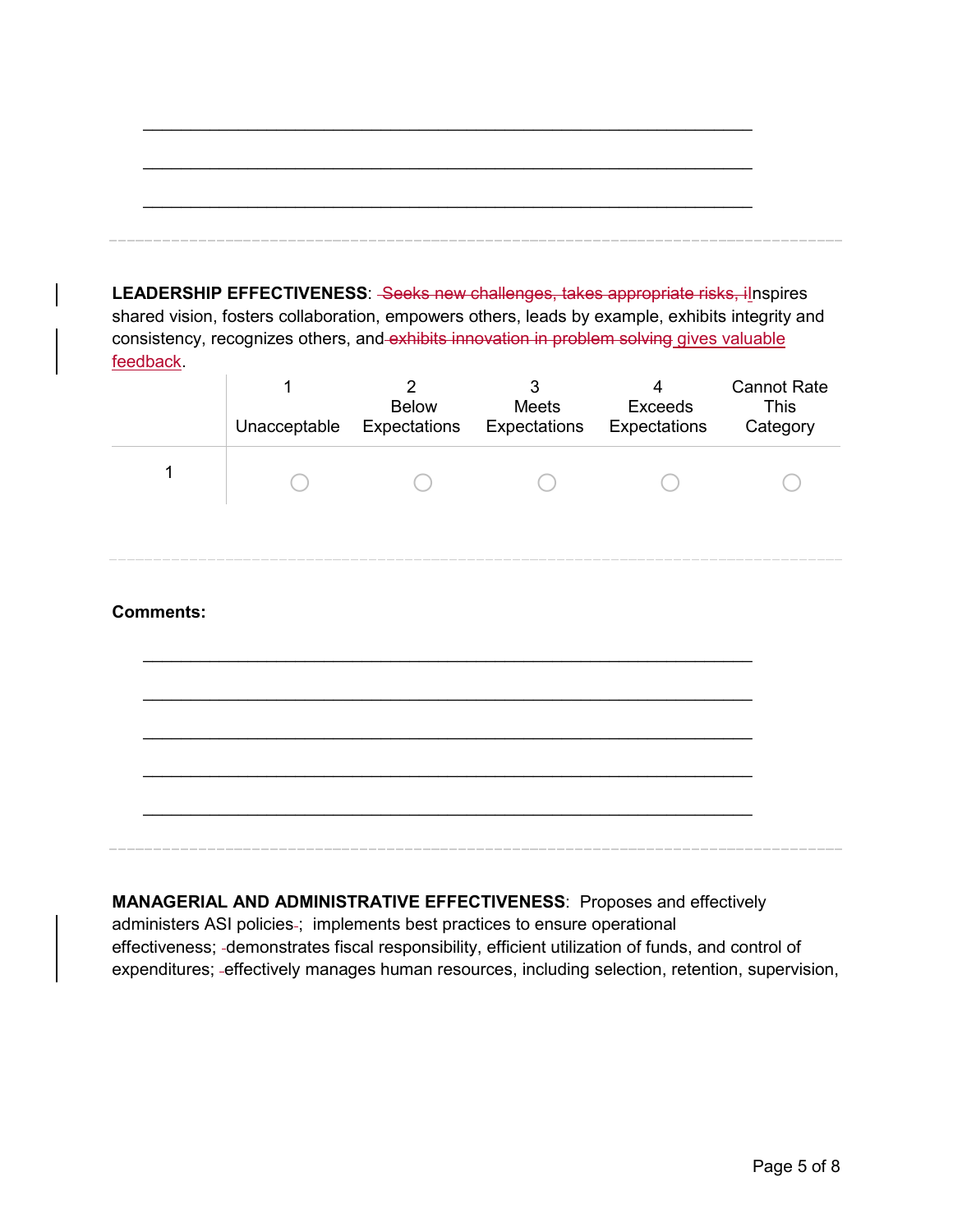and evaluation of personnel; sets clear expectations and standards of performance for the organization's staff.

|                  | 1<br>Unacceptable | $\overline{2}$<br>Below<br>Expectations | 3<br>Meets<br><b>Expectations</b> Expectations | 4<br>Exceeds | <b>Cannot Rate</b><br><b>This</b><br>Category |
|------------------|-------------------|-----------------------------------------|------------------------------------------------|--------------|-----------------------------------------------|
| 1                |                   |                                         |                                                |              |                                               |
|                  |                   |                                         |                                                |              |                                               |
| <b>Comments:</b> |                   |                                         |                                                |              |                                               |
|                  |                   |                                         |                                                |              |                                               |
|                  |                   |                                         |                                                |              |                                               |
|                  |                   |                                         |                                                |              |                                               |
|                  |                   |                                         |                                                |              |                                               |

## **INTERACTIONS WITH ANDPROFESSIONAL DEVELOPMENT OF CSUSMASI**

**STUDENTS:** Contributes to student learning and personal development within and outside of the ASI; effectively utilizes and trains student volunteers or employees; encourages students to support ASI goals and actively engages with ASI initiatives.

|                  | Unacceptable | າ<br><b>Below</b><br>Expectations | 3<br><b>Meets</b><br>Expectations | Exceeds<br>Expectations | <b>Cannot Rate</b><br><b>This</b><br>Category |
|------------------|--------------|-----------------------------------|-----------------------------------|-------------------------|-----------------------------------------------|
|                  |              |                                   |                                   |                         |                                               |
|                  |              |                                   |                                   |                         |                                               |
| <b>Comments:</b> |              |                                   |                                   |                         |                                               |

\_\_\_\_\_\_\_\_\_\_\_\_\_\_\_\_\_\_\_\_\_\_\_\_\_\_\_\_\_\_\_\_\_\_\_\_\_\_\_\_\_\_\_\_\_\_\_\_\_\_\_\_\_\_\_\_\_\_\_\_\_\_\_\_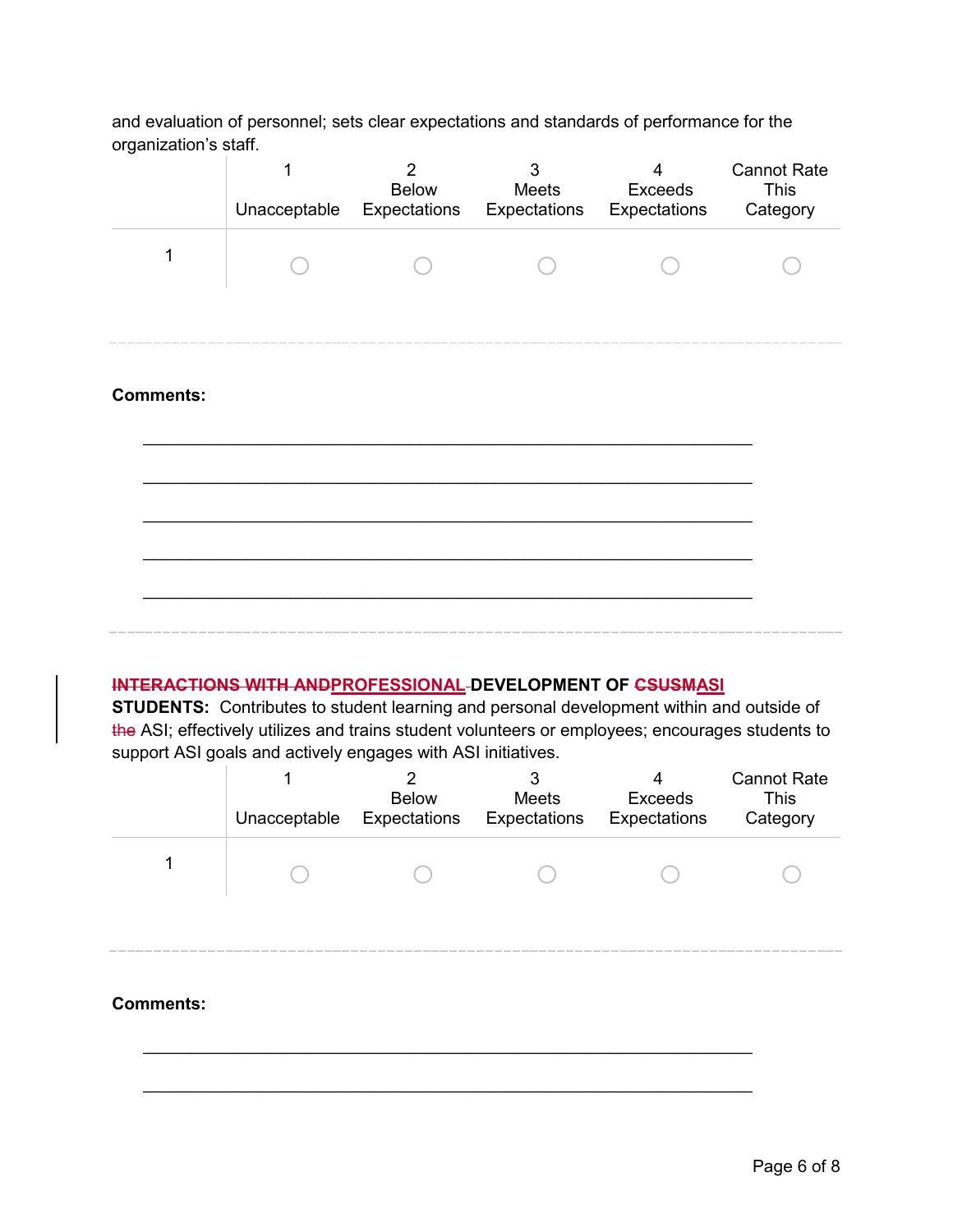**REPRESENTATION OF ASI TO OTHERS**: Maintains appropriate involvement with campus boards and committees; participates with community groups and events; undertakes efforts to improve and enhance the reputation of ASI on or off campus.**STUDENT EMPOWERMENT AND INNOVATION – Encourages creative avenues and solutions, evaluates feasibility, advises through logistical support, open to diverging opinions and/or ideas, creating effective processes, develops confidence and self-esteem in students**

| Unacceptable | <b>Below</b><br>Expectations | Meets<br>Expectations | 4<br><b>Exceeds</b><br>Expectations | <b>Cannot Rate</b><br>This<br>Category |
|--------------|------------------------------|-----------------------|-------------------------------------|----------------------------------------|
|              |                              |                       |                                     |                                        |

## **Comments:**

**SUMMARY RATING:** Considering both your personal interactions and your observations of their performance, please provide an overall rating for this staff member. In the space below,